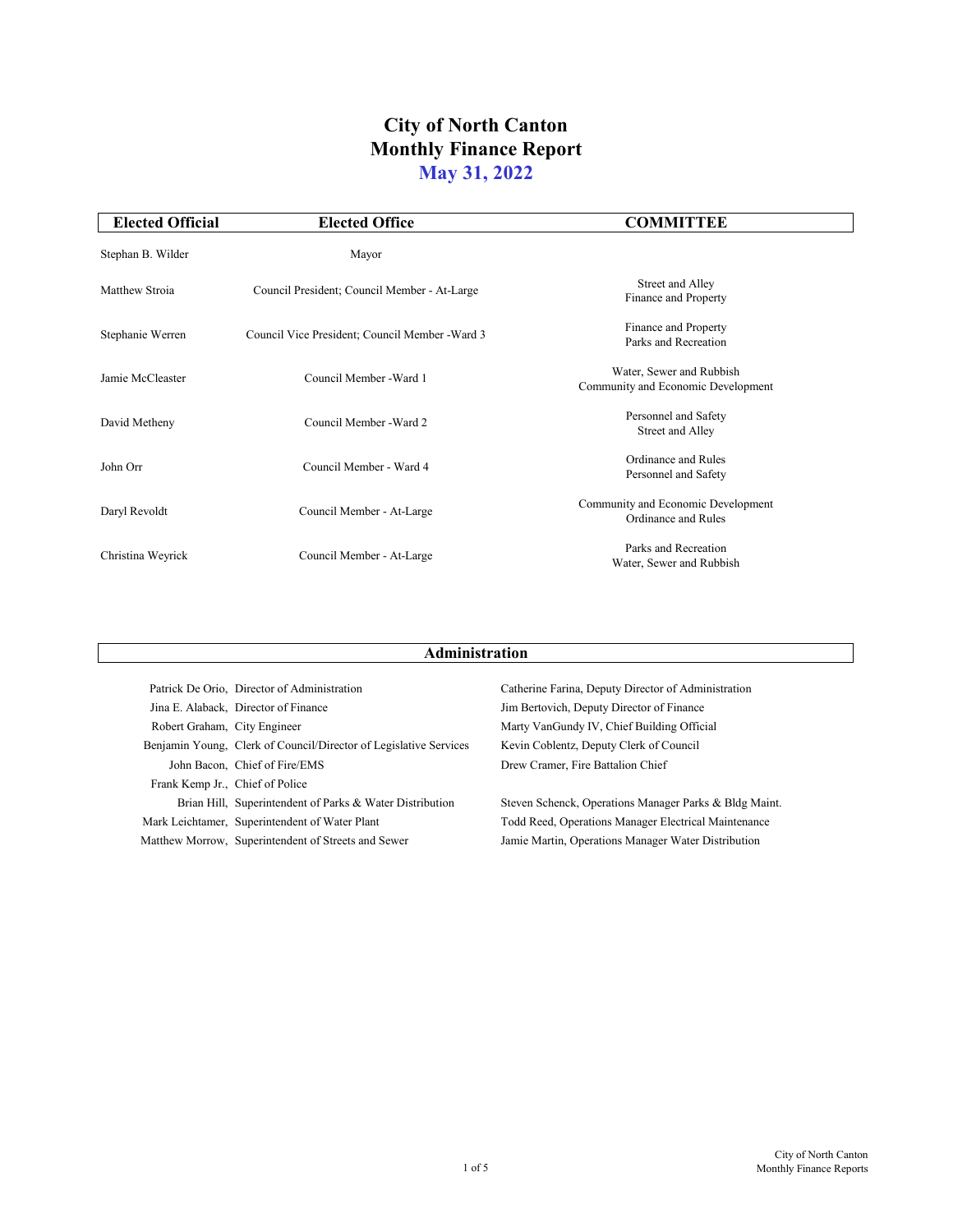| COVID delayed filing deadlines in 2021 to May 17, and in 2020 to July 15 |  |                           |                |                            |                |                           |           |                           |                                                                 |               |              |              |           |  |
|--------------------------------------------------------------------------|--|---------------------------|----------------|----------------------------|----------------|---------------------------|-----------|---------------------------|-----------------------------------------------------------------|---------------|--------------|--------------|-----------|--|
| <b>MONTHLY</b>                                                           |  |                           |                |                            |                |                           |           |                           |                                                                 |               |              |              |           |  |
| <b>RECEIPTS</b>                                                          |  | 2022                      |                | 2021                       |                | 2020                      |           |                           | 2019                                                            |               | 2018         |              | 2017      |  |
| Jan                                                                      |  | $\boldsymbol{\mathsf{S}}$ | 679,168        | $\mathbb{S}$               | 493,796        | $\boldsymbol{\mathsf{S}}$ | 671,654   | $\mathcal{S}$             | 636,399                                                         | $\mathcal{S}$ |              |              | 531,258   |  |
| Feb                                                                      |  | \$                        | 806,615        | <sup>S</sup>               | 820,663        | $\mathbb{S}$              | 797,613   | $\mathbb{S}$              | 626,122                                                         | $\mathbb{S}$  | 668,305      | <sup>S</sup> | 838,525   |  |
| Mar                                                                      |  | \$                        | 610,508        | \$                         | 565,141        | $\mathbb{S}$              | 661,222   | $\mathbb{S}$              | 610,750                                                         | <sup>S</sup>  | 523,707      |              | 543,567   |  |
| Apr                                                                      |  | \$                        | 742,220        | $\mathbb{S}$               | 678,121        | $\mathbb{S}$              | 750,022   | $\boldsymbol{\mathsf{S}}$ | 531,283                                                         | $\mathbb{S}$  | 525,512      | $\mathbb{S}$ | 509,619   |  |
| May                                                                      |  | \$                        | 991,463        | $\mathcal S$               | 941,281        | $\mathcal S$              | 738,056   | $\boldsymbol{\mathsf{S}}$ | 1,038,959                                                       | $\mathbb{S}$  | 960,748      | $\mathbb{S}$ | 929,857   |  |
| Jun                                                                      |  |                           |                | $\mathcal S$               | 909,124        | $\mathbb{S}$              | 548,412   | $\boldsymbol{\mathsf{S}}$ | 774,709                                                         | <sup>\$</sup> | 902,172      | $\mathbb{S}$ | 792,405   |  |
| Jul                                                                      |  |                           |                | \$                         | 760,167        | $\mathbb{S}$              | 602,158   | \$                        | 762,472                                                         | <sup>S</sup>  | 797,548      | $\mathbb{S}$ | 740,332   |  |
| Aug                                                                      |  |                           |                | \$                         | 670,416        | $\mathcal{S}$             | 909,766   | $\mathbb{S}$              | 514,930                                                         | <sup>\$</sup> | 592,066      | <sup>S</sup> | 586,883   |  |
| Sep                                                                      |  |                           |                | \$                         | 669,717        | $\mathbb{S}$              | 718,990   | \$                        | 573,922                                                         | $\mathcal{S}$ | 569,328      | $\mathbb{S}$ | 533,379   |  |
| Oct                                                                      |  |                           |                | \$                         | 724,645        | $\mathcal{S}$             | 1,264,479 | \$                        | 783,669                                                         | $\mathbb{S}$  | 710,770      | <sup>S</sup> | 686,230   |  |
| <b>Nov</b>                                                               |  |                           |                | \$                         | 697,282        | $\mathbb{S}$              | 660,983   | \$                        | 614,458                                                         | <sup>\$</sup> | 570,753      | $\mathbb{S}$ | 636,957   |  |
| Dec                                                                      |  |                           |                | $\mathbf S$                | 191,362        | $\mathbb{S}$              | 530,840   | $\mathcal{S}$             | 530,211                                                         | $\mathbb{S}$  | 482,323      | <sup>S</sup> | 586,107   |  |
| <b>ANNUAL GROSS</b>                                                      |  | $\mathbb{S}$              | 3,829,975      | $\boldsymbol{\mathcal{S}}$ | 8,121,715      |                           | 8,854,196 | $\boldsymbol{s}$          | 7,997,885                                                       | $\mathbb{S}$  | 8,018,750    | <sup>S</sup> | 7,915,117 |  |
| <b>ANNUAL % CHANGE</b>                                                   |  |                           |                |                            | $-8.3\%$       |                           | $10.7\%$  |                           | $-0.3\%$                                                        |               | $1.3\%$      |              |           |  |
| <b>YTD thru current month</b>                                            |  | $\mathbf{\$}$             | 3,829,975      | $\mathbf{s}$               | 3,499,002      | $\mathbf{s}$              | 3,618,568 | $\mathbf{s}$              | 3,443,513                                                       | $\mathbf{s}$  | 3,393,790 \$ |              | 3,352,826 |  |
| YTD % change thru current month                                          |  | 9.5%                      |                | $-3.3\%$                   |                | 5.1%                      |           | 1.5%                      |                                                                 | 1.2%          |              |              |           |  |
|                                                                          |  | S                         | $8,565,715$ \$ |                            | $8,799,196$ \$ |                           | 7,618,885 |                           |                                                                 |               |              |              |           |  |
|                                                                          |  |                           |                |                            |                |                           |           |                           | $NP$ 2019-20-21 \$474.6k refund pd 12/21 = true net tax revenue |               |              |              |           |  |

- Withholding (avg 66%)
- Individual (avg 23%)

#### **MONTHLY INCOME TAX RECEIPTS**

## **City of North Canton Income Taxes 5/31/2022**





**Income Tax Receipts by Type**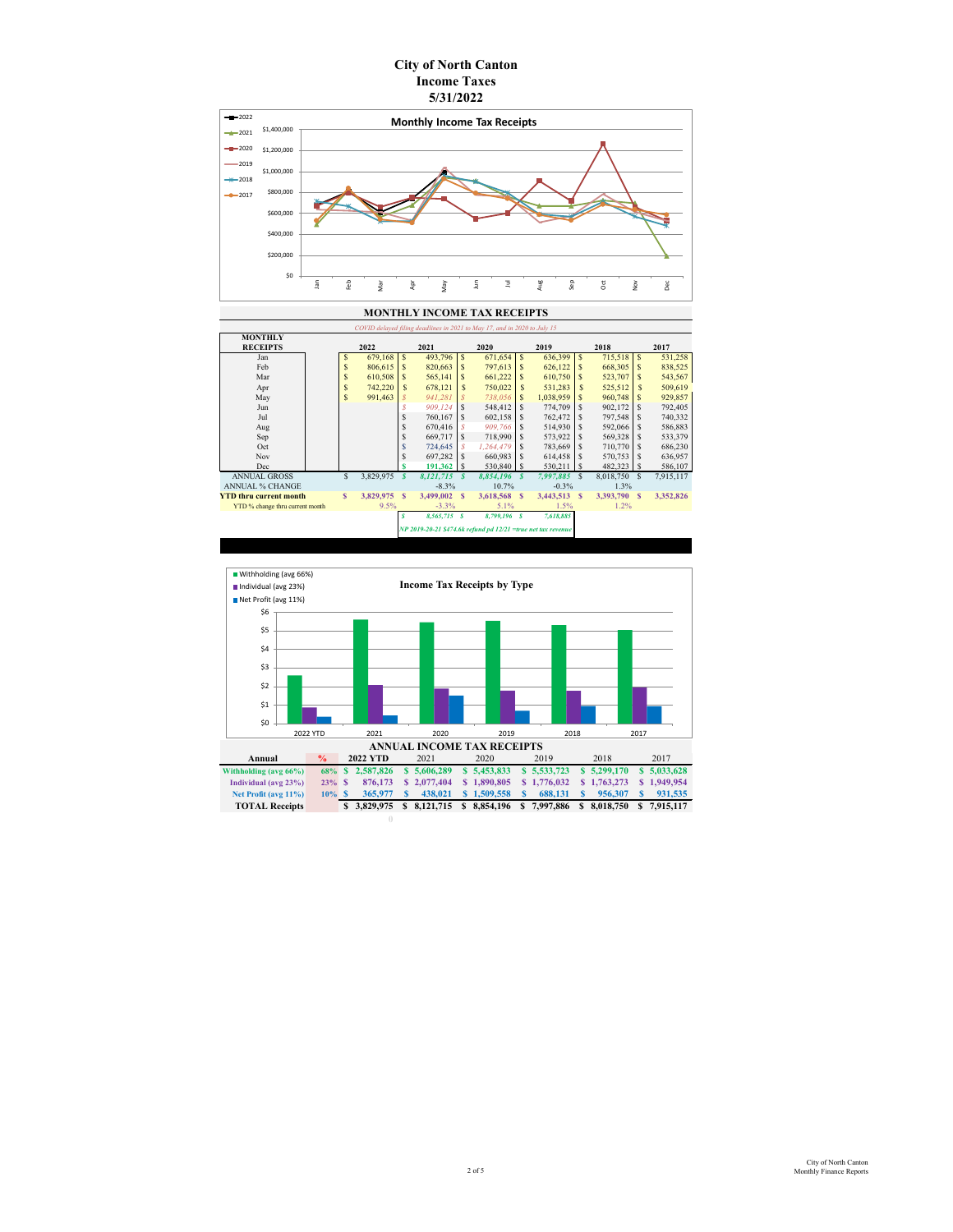|                                    |                  |                  |               |                                 |              |                     | PRIOR YEAR              |            |
|------------------------------------|------------------|------------------|---------------|---------------------------------|--------------|---------------------|-------------------------|------------|
|                                    | Cash             |                  |               | Cash                            |              | Unencumbered        | Cash                    | YTD %      |
|                                    | Balance          | Revenues         | Expenditures  | Balance                         | Outstanding  | <b>Fund Balance</b> | Balance                 | Increase/  |
| Fund & Description                 | 1/1/2022         | Year-to-Date     | Year-to-Date  | 5/31/2022                       | Encumbrances | 5/31/2022           | 5/31/2021               | (Decrease) |
| 101 General Fund                   | 2,985,883.58     | 10,121,546.77    | 9,540,204.70  | 3,567,225.65                    | 2,991,732.38 | 575,493.27          | 3,967,204.03            | $-10.08%$  |
| <b>Special Revenue Funds</b>       |                  |                  |               |                                 |              |                     |                         |            |
| <b>203 INCOME TAX FUND</b>         | 4,755,755.32     | 3,831,119.41     | 4,447,021.61  | 4,139,853.12                    | 13,134.78    | 4,126,718.34        | 5,988,535.19            | $-30.87%$  |
| 204 FIRE LEVY/OPERATING FUND       | 291,893.59       | 404,595.07       | 376,828.12    | 319,660.54                      | 146,015.14   | 173,645.40          | \$208,537.92            | 53.29%     |
| 205 EMS LEVY/OPERATING FUND        | 555,836.12       | 1,161,556.88     | 939,406.55    | 777,986.45                      | 640,273.61   | 137,712.84          | 477,530.35              | 62.92%     |
| <b>206 COMPUTER TRUST FUND</b>     | 19,539.31        |                  | 3,083.84      | 16,455.47                       |              | 16,455.47           | 19,539.31               | $-15.78%$  |
| 207 ENFORCEMENT & EDUCATION FUND   | 32,766.74        | 1,295.00         |               | 34,061.74                       |              | 34,061.74           | 31,532.74               | 8.02%      |
| 208 STREET CONST M & R FUND        | 1,411,773.28     | 658,811.83       | 473,873.88    | 1,596,711.23                    | 808,404.67   | 788,306.56          | 1,203,734.83            | 32.65%     |
| <b>209 STORM SEWER LEVY FUND</b>   | 702,453.32       | 218,150.34       | 71,813.10     | 848,790.56                      | 108,253.00   | 740,537.56          | 576,777.80              | 47.16%     |
| 210 STREET IMPROVEMENTS/LEVY FUND  | 352,004.87       | 206,150.34       | 16,509.87     | 541,645.34                      | 377,073.39   | 164,571.95          | 473,489.01              | 14.39%     |
| 211 MUNICIPAL ROAD FUND            | 165,431.55       | 168,890.93       | 600.00        | 333,722.48                      | 3,466.60     | 330,255.88          | 380,941.05              | $-12.40%$  |
| 212 GENERAL TRUST FUND             | 72,614.83        | 7,036.50         | 13,600.00     | 66,051.33                       | 60,339.16    | 5,712.17            | 84,686.67               | $-22.01%$  |
| 213 LAW ENFORCEMENT TRUST          | 64,454.95        |                  |               | 64,454.95                       | 47,334.00    | 17,120.95           | 74,561.99               | $-13.56%$  |
| 214 COMPENSATED ABSENCES FUND      | 1,169,061.37     |                  |               | 1,169,061.37                    |              | 1,169,061.37        | 1,309,553.15            | $-10.73%$  |
| 215 LAW ENF CONT PROF EDUC FUND    | 9,535.00         | 10,206.36        | 5,455.73      | 14,285.63                       | 5,500.00     | 8,785.63            | 9,535.00                | 49.82%     |
| 216 COMMUNITY DISASTER RELIEF FUND | 1,374.67         |                  |               | 1,374.67                        |              | 1,374.67            | 1,374.67                | $0.00\%$   |
| 219 CORONAVIRUS RELIEF FUND        | 899,602.10       | 3,591.41         |               | 903,193.51                      | 649,200.00   | 253,993.51          |                         | 100.00%    |
| <b>Capital Projects Funds</b>      |                  |                  |               |                                 |              |                     |                         |            |
| 330 CAPITAL IMPROVEMENTS FUND      | 1,565,189.34     | 3,550,000.00     | 222,571.29    | 4,892,618.05                    | 1,353,235.24 | 3,539,382.81        | 1,232,181.46            | 297.07%    |
| 331 PARKS DEVELOPMENT FUND         | 1,090,730.28     | 616,575.98       | 1,326,383.16  | 380,923.10                      | 372,203.27   | 8,719.83            | 568,750.46              | $-33.02\%$ |
| 332 ISSUE 2 IMPROVEMENT FUND       | 1,800.00         |                  |               | 1,800.00                        |              | 1,800.00            | 150,345.81              | $-98.80\%$ |
| 334 INDOOR FIREARMS TRAINING FUND  | 224,000.00       |                  |               | 224,000.00                      |              | 224,000.00          | 224,000.00              | $0.00\%$   |
| DOGWOOD POOL CAPITAL<br>336        |                  |                  |               |                                 |              |                     |                         |            |
| <b>IMPROVEMENTS FUND</b>           | 52,467.20        |                  |               | 52,467.20                       |              | 52,467.20           |                         | 100.00%    |
| <b>Enterprise Funds</b>            |                  |                  |               |                                 |              |                     |                         |            |
| <b>650 WATER REVENUE FUND</b>      | 4,118,982.52     | 2,688,151.00     | 2,608,218.41  | 4,198,915.11                    | 2,788,613.45 | 1,410,301.66        | 4, 113, 235. 58         | 2.08%      |
| 651 WATER EXP, REPLACE & IMP FUND  | 2,304,280.62     | 671,150.00       | 105,959.08    | 2,869,471.54                    | 1,305,191.53 | 1,564,280.01        | 1,676,841.20            | 71.12%     |
| <b>652 SEWER REVENUE FUND</b>      | 2,412,918.60     | 1,523,013.25     | 1,251,007.70  | 2,684,924.15                    | 2,558,096.24 | 126,827.91          | 2,209,075.42            | 21.54%     |
| <b>654 GARBAGE SERVICE FUND</b>    | 597,081.48       | 523,578.77       | 486,450.85    | 634,209.40                      | 682,878.70   | (48, 669.30)        | 577,177.87              | 9.88%      |
| <b>Fiduciary Funds</b>             |                  |                  |               |                                 |              |                     |                         |            |
| <b>761 INSURANCE FUND</b>          | 1,287,454.17     | 742,035.62       | 825,373.69    | 1,204,116.10                    | 1,053,550.16 | 150,565.94          | 1,189,799.46            | 1.20%      |
| 871 PERMIT FEE FUND                | 3,407.12         | 5,062.15         | 4,516.48      | 3,952.79                        | 483.52       | 3,469.27            | 3,432.83                | 15.15%     |
| 873 REQUIRED DEPOSITS FUND         | 141,663.91       | (5,041.25)       |               | 136,622.66                      |              | 136,622.66          | 155,214.57              | $-11.98%$  |
| 874 UNCLAIMED MONIES FUND          | 7,781.79         | 8,802.00         |               | 16,583.79                       |              | 16,583.79           | 4,545.16                | 264.87%    |
| 875 NORTHRIDGE DEVELOPER PMTS FUND | 0.00             | 21,490.38        | 21,490.38     |                                 |              |                     |                         | $0.00\%$   |
|                                    |                  |                  |               |                                 |              |                     |                         |            |
| <b>Total</b>                       | 27, 297, 737. 63 | 27, 137, 768. 74 | 22,740,368.44 | $31,695,137.93$   15,964,978.84 |              | 15,730,159.09       | 26,912,133.53<br>$\sim$ | 17.77%     |

General Fund Cash Balance

# **City of North Canton CASH ACTIVITY AND BALANCES**

**May 31, 2022**

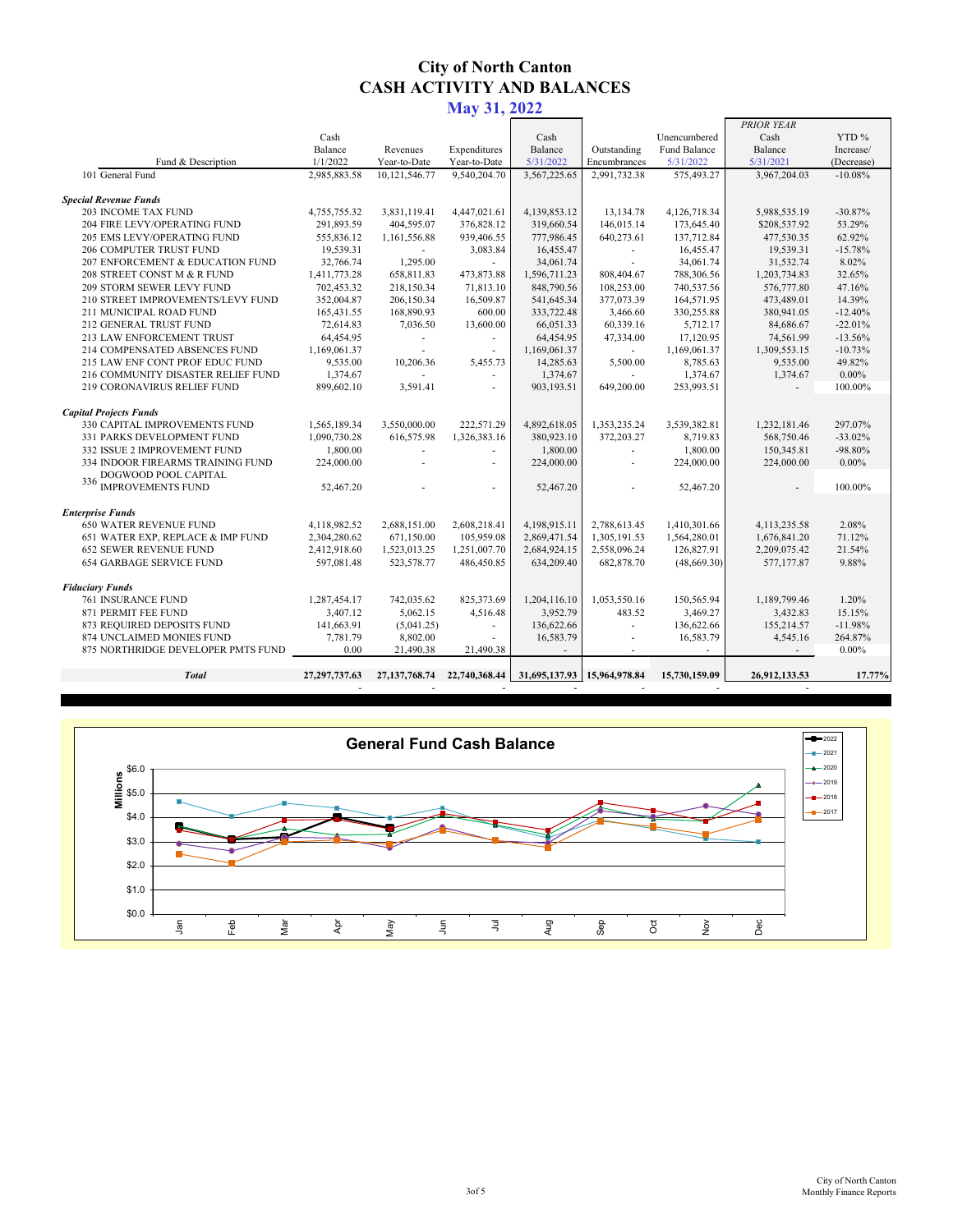| <b>City of North Canton</b><br><b>FY22 BUDGET, by Fund</b> |                                       |                                         |                                            |                                         |                                                |                                                            |
|------------------------------------------------------------|---------------------------------------|-----------------------------------------|--------------------------------------------|-----------------------------------------|------------------------------------------------|------------------------------------------------------------|
| Fund & Description                                         | 1/1/2022<br>Beginning<br>Cash Balance | 12/31/2021<br>Carryover<br>Encumbrances | 1/1/2021<br><b>ACTUAL</b><br>Unenc Balance | 2022<br><b>REVENUE</b><br><b>BUDGET</b> | 2022<br><b>APPROPRIATIONS</b><br><b>BUDGET</b> | *CAN'T BE NEG<br>Estimated<br>Dec 31, 2021<br>Fund Balance |
| 101 GENERAL FUND                                           | 2,985,883.58                          | 161,153.58                              | 2,824,730.00                               | 20,156,800.00                           | 21,504,725.00                                  | 1,476,805.00                                               |
|                                                            |                                       |                                         |                                            |                                         |                                                |                                                            |
| <b>Special Revenue Funds</b>                               |                                       |                                         |                                            |                                         |                                                |                                                            |
| <b>203 INCOME TAX FUND</b>                                 | 4,755,755.32                          | 450.00                                  | 4,755,305.32                               | 8,344,000.00                            | 9,055,300.00                                   | 4,044,005.32                                               |
| 204 FIRE LEVY FUND<br>205 EMS LEVY FUND                    | 291,893.59                            | 15,251.99                               | 276,641.60                                 | 1,072,800.00                            | 1,097,100.00                                   | 252,341.60                                                 |
| 206 MAYOR'S COURT COMPUTER FUND                            | 555,836.12                            | 31,487.95                               | 524,348.17                                 | 2,402,650.00                            | 2,440,800.00                                   | 486,198.17                                                 |
| 207 LAW ENFORCEMENT EDUCATION FUND                         | 19,539.31                             | 0.00                                    | 19,539.31                                  |                                         | 4,000.00                                       | 15,539.31                                                  |
| 208 STREET MAINTENANCE & REPAIR FUND                       | 32,766.74                             | 0.00                                    | 32,766.74                                  | 3,000.00                                | 4,000.00                                       | 31,766.74                                                  |
| 209 STORM SEWER IMPROVEMENTS LEVY FUND                     | 1,411,773.28                          | 203,925.00                              | 1,207,848.28                               | 1,402,000.00                            | 1,513,800.00                                   | 1,096,048.28                                               |
| 210 STREET IMPROVEMENTS LEVY FUND                          | 702,453.32                            | 8,860.14                                | 693,593.18                                 | 447,700.00                              | 430,500.00                                     | 710,793.18                                                 |
| 211 MUNICIPAL ROAD FUND                                    | 352,004.87                            | 40,607.30                               | 311,397.57                                 | 435,700.00                              | 438,300.00                                     | 308,797.57                                                 |
| 212 GENERAL TRUST FUND                                     | 165,431.55                            | 4,066.60                                | 161,364.95                                 | 168,900.00                              | 125,000.00                                     | 205,264.95                                                 |
| 213 LAW ENFORCEMENT TRUST FUND                             | 72,614.83                             | 72,450.83                               | 164.00                                     | 18,500.00                               | 18,500.00                                      | 164.00                                                     |
| 214 COMPENSATED ABSENCES FUND                              | 64,454.95                             | 47,334.00                               | 17,120.95                                  | 1,000.00                                | 5,000.00                                       | 13,120.95                                                  |
| 215 LAW ENFORCEMENT EDUCATION FUND                         | 1,169,061.37                          | 0.00                                    | 1,169,061.37                               |                                         | 75,000.00                                      | 1,094,061.37                                               |
| 216 COMMUNITY DISASTER RELIEF                              | 9,535.00                              | 0.00                                    | 9,535.00                                   | 10,225.00                               | 15,725.00                                      | 4,035.00                                                   |
| 219 COVID-19 RELIEF FUND                                   | 1,374.67                              | 0.00                                    | 1,374.67                                   |                                         | 0.00                                           | 1,374.67                                                   |
|                                                            | 899,602.10                            | 0.00                                    | 899,602.10                                 | 903,200.00                              | 1,802,800.00                                   | 2.10                                                       |
| <b>Capital Projects Funds</b>                              |                                       |                                         |                                            |                                         |                                                |                                                            |
| 330 CAPITAL IMPROVEMENTS FUND                              | 1,565,189.34                          | 730,750.81                              | 834,438.53                                 | 4,610,000.00                            | 4,563,500.00                                   | 880,938.53                                                 |
| 331 PARKS DEVELOPMENT FUND                                 | 1,090,730.28                          | 1,083,735.45                            | 6,994.83                                   | 1,531,800.00                            | 1,531,800.00                                   | 6,994.83                                                   |
| 332 ISSUE II/OPWC IMPROVEMENT FUND                         | 1,800.00                              |                                         | 1,800.00                                   | 2,818,000.00                            | 2,818,000.00                                   | 1,800.00                                                   |
| 334 INDOOR FIREARMS TRAINING FUND                          | 224,000.00                            | 0.00                                    | 224,000.00                                 |                                         | 0.00                                           | 224,000.00                                                 |
| 336 DOGWOOD POOL CAPITAL IMPROVEMENTS FUN                  | 52,467.20                             | 0.00                                    | 52,467.20                                  |                                         | 0.00                                           | 52,467.20                                                  |
|                                                            |                                       |                                         |                                            |                                         |                                                |                                                            |
| <b>Enterprise Funds</b>                                    |                                       |                                         |                                            |                                         |                                                |                                                            |
| <b>650 WATER REVENUE FUND</b>                              | 4,118,982.52                          | 433,513.61                              | 3,685,468.91                               | 7,450,000.00                            | 7,474,000.00                                   | 3,661,468.91                                               |
| 651 WATER CAPITAL IMPROVEMENTS FUND                        | 2,304,280.62                          | 669,016.41                              | 1,635,264.21                               | 1,342,300.00                            | 1,342,300.00                                   | 1,635,264.21                                               |
| 652 SEWER REVENUE FUND                                     | 2,412,918.60                          | 29,098.10                               | 2,383,820.50                               | 4,265,600.00                            | 4,831,000.00                                   | 1,818,420.50                                               |
| <b>654 GARBAGE SERVICE FUND</b>                            | 597,081.48                            | 600.00                                  | 596,481.48                                 | 1,200,000.00                            | 1,236,100.00                                   | 560,381.48                                                 |
|                                                            |                                       |                                         |                                            |                                         |                                                |                                                            |
| <b>Fiduciary Funds</b>                                     |                                       |                                         |                                            |                                         |                                                |                                                            |
| <b>761 INSURANCE FUND</b>                                  | 1,287,454.17                          | 0.00                                    | 1,287,454.17                               | 1,900,000.00                            | 1,900,000.00                                   | 1,287,454.17                                               |
| 871 PERMIT FEE FUND                                        | 3,407.12                              | 0.00                                    | 3,407.12                                   | 5,000.00                                | 5,000.00                                       | 3,407.12                                                   |
| 873 REQUIRED DEPOSITS FUND                                 | 141,663.91                            | 0.00                                    | 141,663.91                                 | 26,000.00                               | 28,000.00                                      | 139,663.91                                                 |
| 874 UNCLAIMED MONIES FUND                                  | 7,781.79                              | 0.00                                    | 7,781.79                                   | 1,900.00                                | 600.00                                         | 9,081.79                                                   |
| 875 NORTHRIDGE DEVELOPER PAYMENTS                          | $0.00\,$                              | 0.00                                    | 0.00                                       | 25,000.00                               | 25,000.00                                      | 0.00                                                       |
|                                                            |                                       |                                         |                                            |                                         |                                                |                                                            |
| <b>Total</b>                                               | 27, 297, 737. 63                      | 3,532,301.77<br>S                       | 23,765,435.86                              | 60,542,075.00                           | 64,285,850.00                                  | 20,021,660.86                                              |
|                                                            | $0.00\,$                              | 0.00                                    | 0.00                                       | 0.00                                    | 0.00                                           |                                                            |
|                                                            |                                       |                                         |                                            |                                         | Approp+PrYrEnc                                 |                                                            |

I, Jina E. Alaback, Finance Director of the City of North Canton, Stark County, Ohio, do hereby certify the above to be true and accurate as taken from the statements and accounts of the above named fund(s).

Ohio Revised Code Section 5705.36